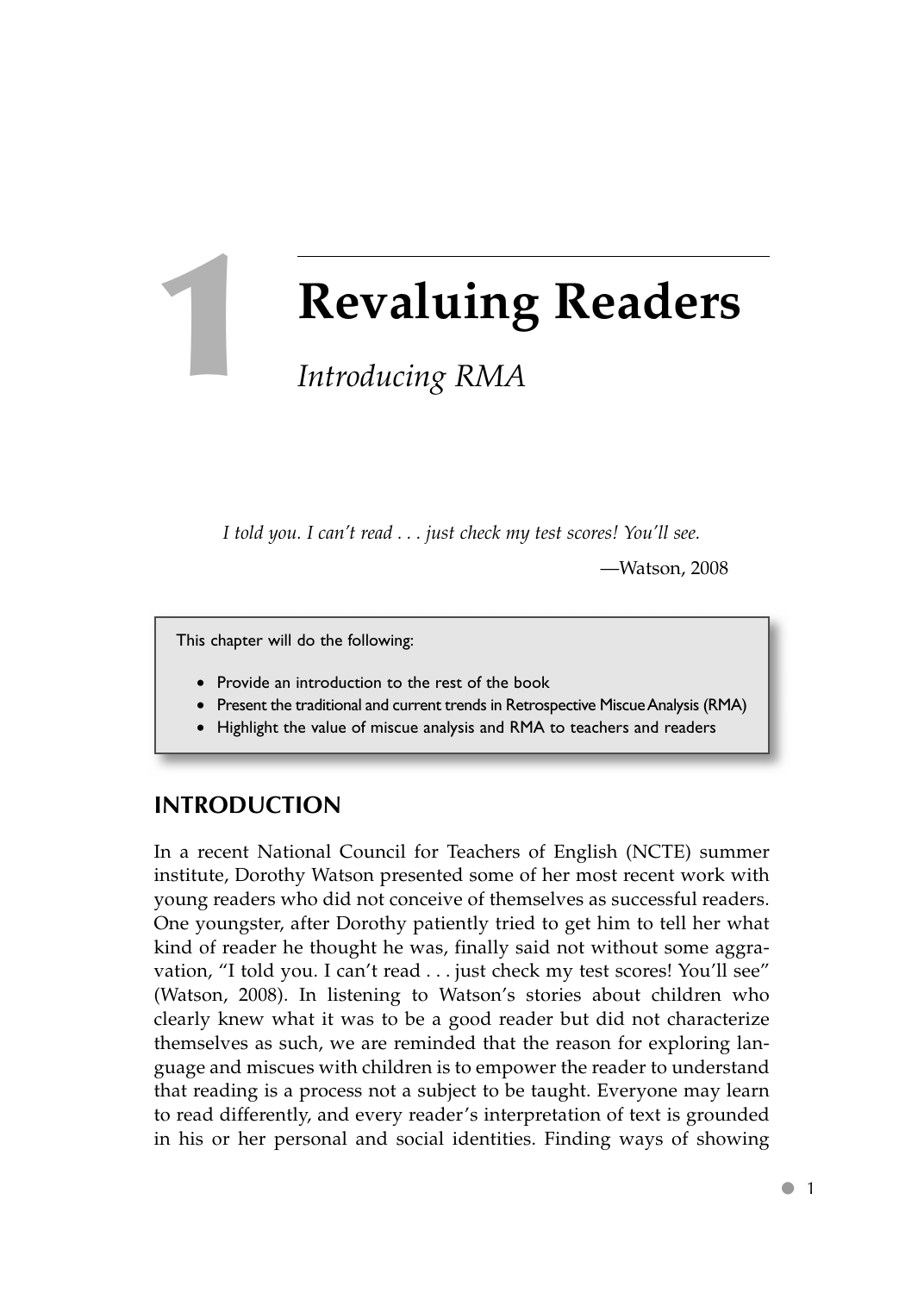#### 2 **• Building Classroom Reading Communities**

readers that reading is making sense of text, not getting one phoneme at a time, is at the heart of RMA discussions.

The idea for inviting whole-class participation in small-group reading conversations about their oral reading miscues and retellings evolved from an experience that Vicki had with her fifth-grade class the previous year. Struggling readers were grouped to discuss their miscues and retellings; Vicki facilitated these groups while the rest of the students were supposed to be working on other assignments. Instead, she found those not involved in the RMA reading groups more interested in what was being said in the reading groups than in other work. Vicki recalled how later her more proficient readers asked if they could also talk about their miscues and retellings and the meanings behind them. The results were so positive that we decided to develop a strategy that would allow Vicki to set up RMA conversations among all the readers in Vicki's new thirdgrade classroom. We organized it so that there were regular opportunities for all reading groups to listen to one another's discussions about miscues of pronunciation and meaning using the inner and outer circle models associated with the original Socratic Circle model (Copeland**,** 2005). The results were empowering and built classroom community like nothing we have seen before. How miscues are gathered and organized for RMA conversations and how these conversations are shared with the entire classroom community are explained and explored in subsequent chapters.

### **TRADITIONAL AND CURRENT TRENDS IN RMA**

There have been many studies and uses of RMA in classrooms since the mid-1970s, but to our knowledge, RMA was never paired with Socratic Circle methods. Traditional RMA adheres to the principles held by Yetta Goodman and Ann Marek (1996). It was designed to be an evaluation tool for an adult student's oral reading and associated thinking processes, the purpose being to *revalue* what the reader knows about reading and strengths the student brings to the acts that take place during reading. In the tradition of miscue analysis, the term *evaluation* was redefined within the paradigm that values the reader. In addition, we define assessment as a "continuous examination" or a continuum of reflecting, assessing, and evaluation of each reader's progress much like the approach used by Kathleen and James Strickland (2000).

RMA has evolved from a protocol to be administered by a teacher with an adult struggling reader to an assessment and teaching strategy that may be used to support a range of reading abilities. RMA can be adapted to any classroom environment dependent on the needs of the students and the teacher's purpose for using RMA. In the past, Rita used RMA with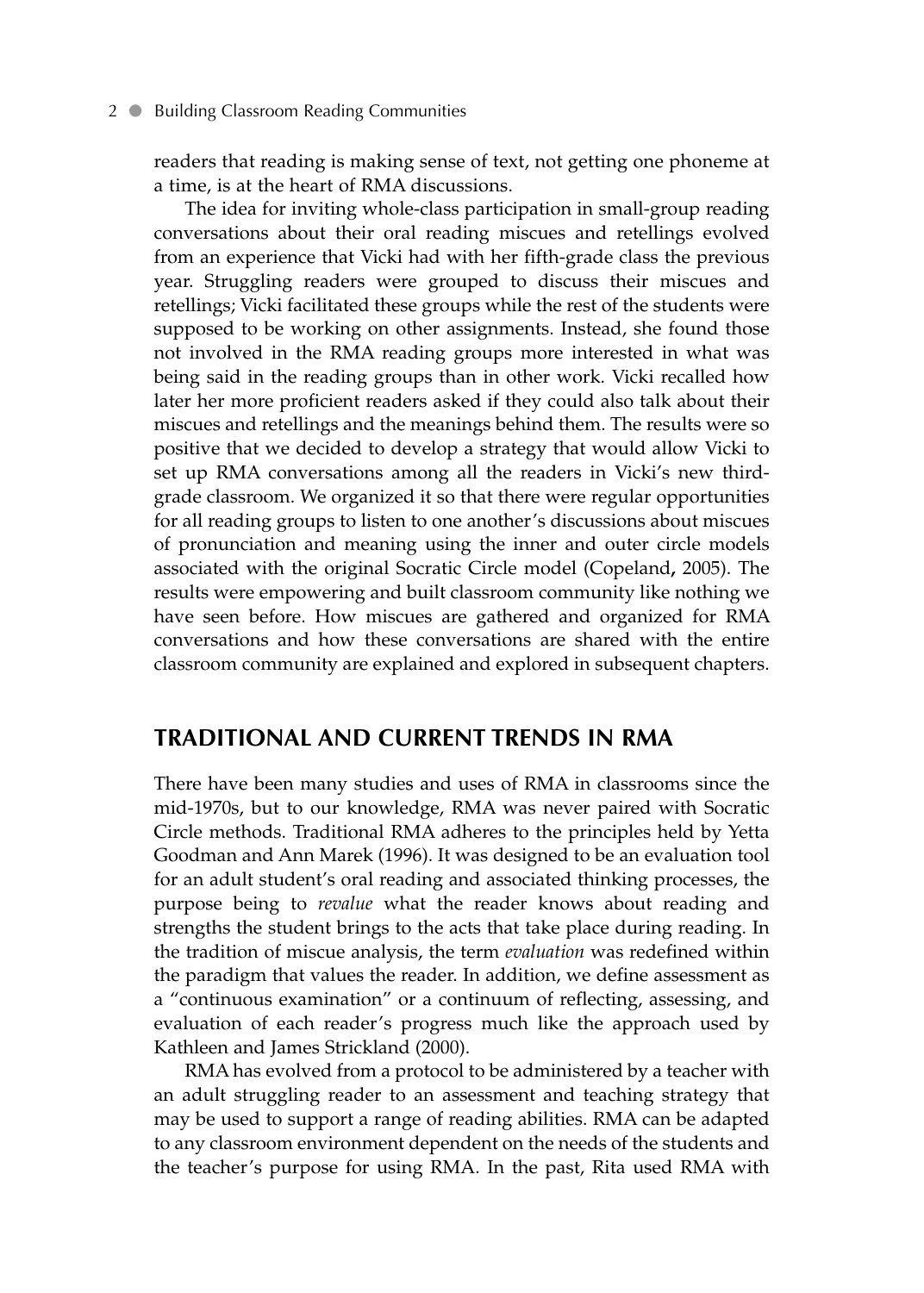struggling readers who puzzled their teachers. Her experiences were primarily through what are commonly called "pull out" programs where small classes of students are taught literacy skills in small groups.

Vicki too has used RMA in this manner as well as in private tutoring sessions; however, in a classroom, RMA can be used with a group of readers who struggle or with the entire class, as demonstrated in this book. Vicki implemented RMA with a small group of struggling readers in previous years. Each of the readers within the group brought unique strengths to the discussions because all of the readers struggled in different ways but were also successful in diverse ways. The insights those readers offered to their peers in RMA discussions were remarkable even though the students seemed an unlikely mix of abilities. In this book, we invite readers to consider the many ways that RMA may be integrated into literacy instruction in any traditional classroom setting. Its use is flexible.

The RMA process we are discussing in this book has roots in traditional RMA—particularly the underlying beliefs that the process values and empowers the reader. Differences are structural and include students being responsible for tape-recording their own readings of the text along with the retelling rather than with a teacher present. After reviewing the tapes and marking miscues for discussion, readers are provided with an organized protocol and the opportunity to discuss the miscues that the teacher has highlighted and others they notice. Vicki facilitates the discussion providing further probing and guidance only when needed. This process is sometimes referred to as CRMA or Collaborative Retrospective Miscue Analysis explained further in the work of Moore and Gilles (2005). The emphasis in CRMA is on students collaboratively discussing their miscues with the teacher moving from group to group to listen to discussions or take notes on what is said. It may also be compared to Over the Shoulder Miscue Reflection (Davenport & Lauritzen, 2002), which takes on similar aspects of teacher-reader participation and conversation. In traditional RMA, the teacher in collaboration with a single student discussed oral reading miscues as they listened to previously recorded readings of the reader. While the benefits are well established for traditional RMA, the process we describe in this book involves small group discussions among readers we characterize as "developing, striving, and proficient readers." Each student belongs to an RMA group, and RMA is part of the overall literacy curriculum.

The process we adopted is actually based on Dorothy Watson's (1978) early work in Reader-Selected Miscues (RSM). Watson, a pioneer in miscue and retrospective miscue, has worked with hundreds of children as they listened to their reading and discovered themselves as readers. We believe her work may predate some of the work of Goodman and Marek in that it first introduced the notion of readers selecting their own miscues for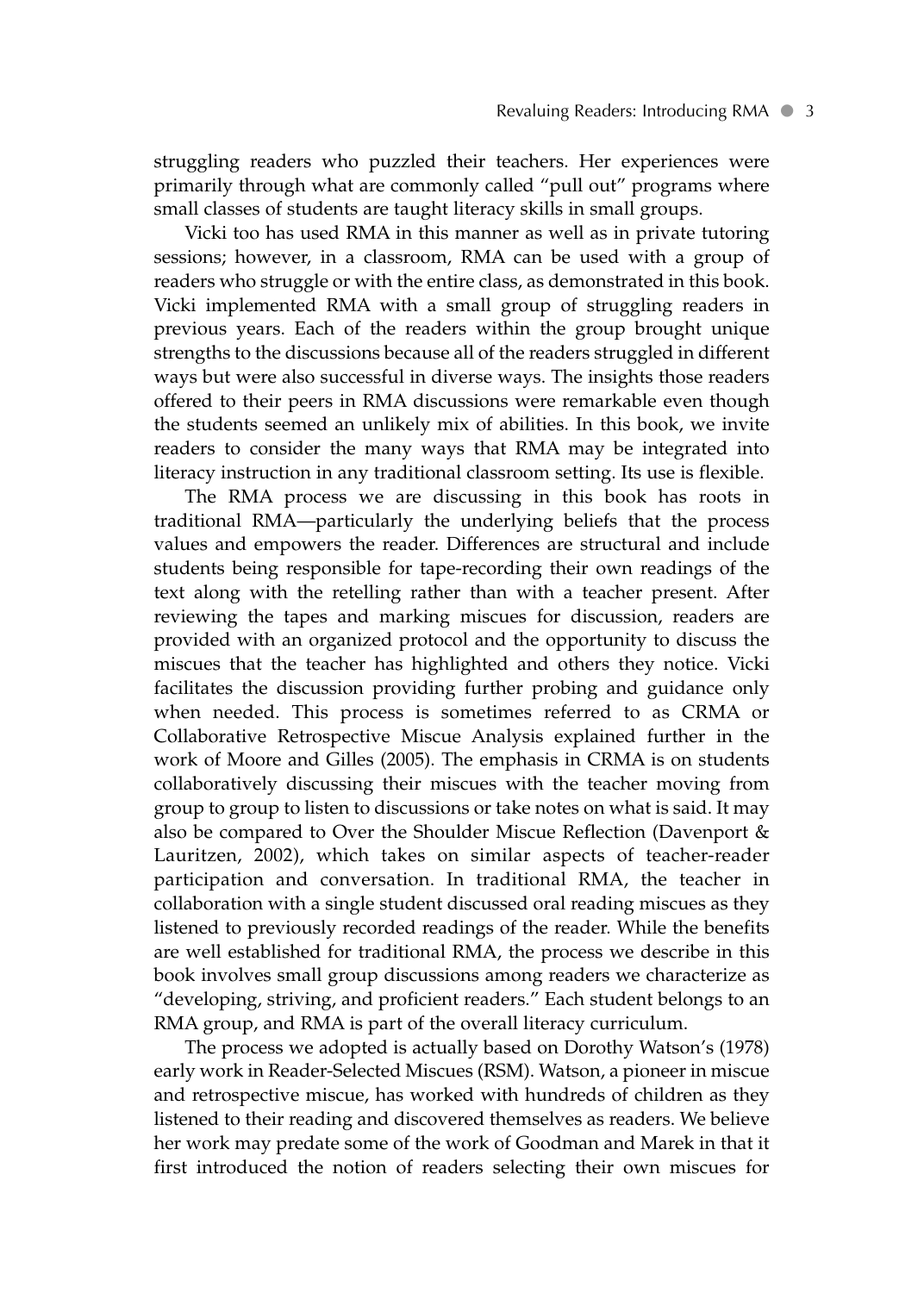#### 4 • Building Classroom Reading Communities

discussion as a means of valuing and empowering the reader's participation in the literacy and learning process.

In the process of RMA we use, the RSM are those that the readers choose to focus on during the discussion time based on what they have plausible explanations for or concerns about as they reflect on their reading. As in RSM, hearing from the readers about their miscues, their interpretations of text, and their understanding of what "works" for them as readers (Watson, personal communication, March 15, 1995) frames our presentation of RMA. In addition to the reader's voice, peers are invited to contribute to possible explanations of miscues from their own reading experiences and perspectives. Together, the discussions held within the group enrich the students' awareness of reading miscues and retellings. We have found this approach to literacy acquisition and reading in general demonstrates to students that reading is an ongoing, cognitive process that develops over time based on knowledge and experiences rather than a discrete set of skills to be mastered. Efficacy in reading rests on the extent of the reader's prior knowledge and experience with language. Talking about and sharing knowledge and experiences with language benefits all readers and makes it much easier for teachers to demonstrate the value of reading across the curriculum.

## **THE VALUE OF MISCUE ANALYSIS AND RMA TO TEACHERS AND READERS**

Teachers who have conducted miscue analysis on children's oral reading and retellings never listen to children or adults read in the same way again. They hear reading miscues that provide insight into what the reader is thinking about as one reads. Here's a quick example: One young reader read "caffeine table" for "coffee table" then quickly corrected his miscue. When asked why he might have made that substitution he replied, "Because coffee has caffeine in it." RMA extends the invitation of linguistic exploration to all readers, empowering them to examine for themselves the reading process and how they utilize knowledge of language, culture, and experience to interact with the text as they read.

Those teachers who have not conducted miscue analysis need to know that miscues are a different way of looking at reading errors. Miscues are missed, misinterpreted, or misunderstood cues of language. They occur because a reader is struggling to make meaning from the text. In this way of thinking, they are "unexpected responses to text" that may or may not alter the meaning significantly. While there are subtle nuances of meaning associated with any reading substitution, when the miscue does not fundamentally change the meaning of the sentence, it is called a high-level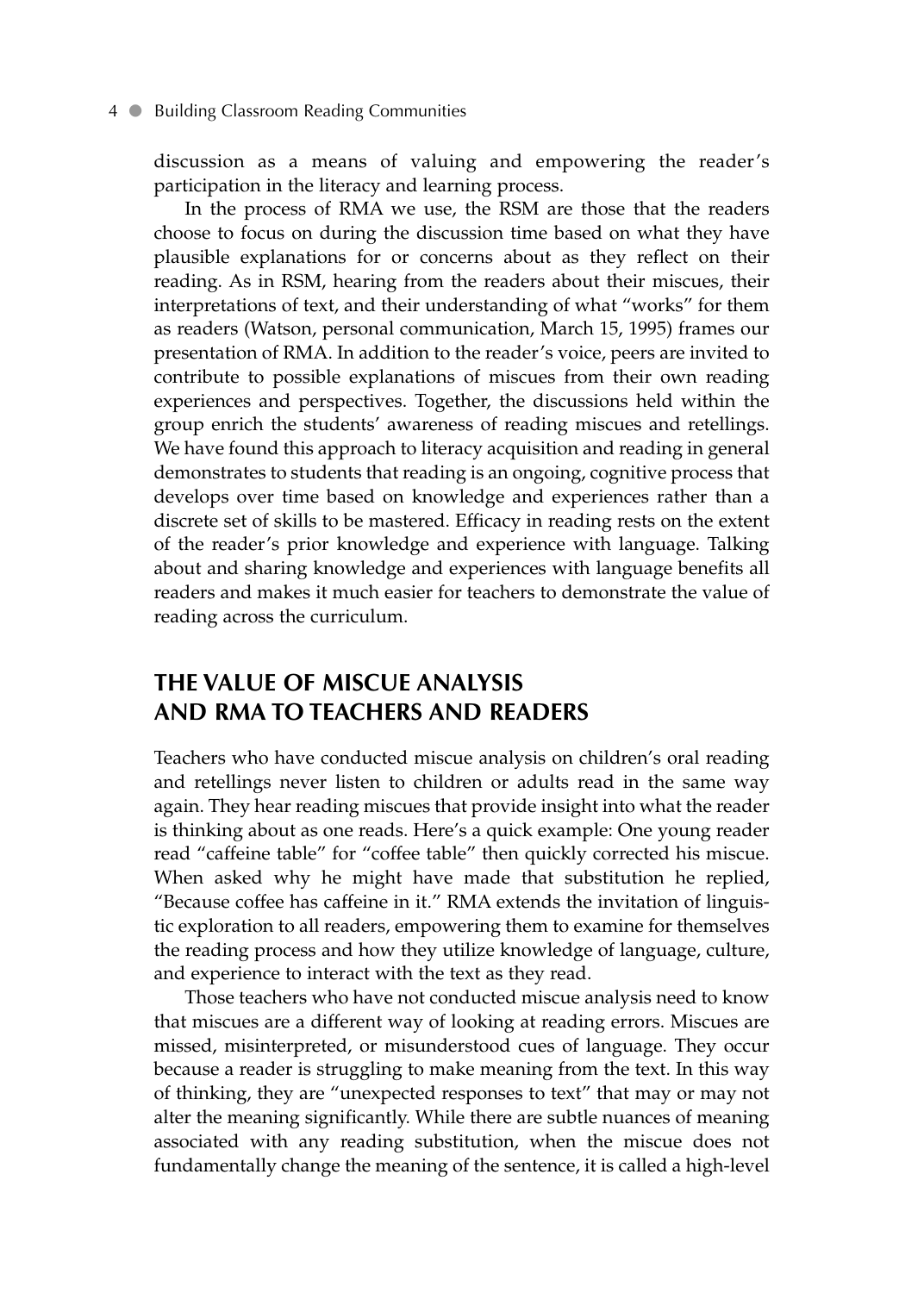or *smart* miscue. A *low-level* or *okay* miscue may change the meaning of the sentence but still maintains the readers' ability to move ahead because it acts as a placeholder. To varying degrees, low-level miscues change the meaning of the sentence, but proficient readers will likely correct low-level miscues as they continue to read. When encouraged to talk about these miscues, less proficient readers learn how to recognize and correct lowlevel miscues. Miscues are not mistakes; they are linguistic occurrences that always provide teachers with a glimpse into how the brain works to make sense of the written word.

As you will see in subsequent chapters, particularly Chapter 4, miscues of word recognition are discussed during RMA conversations as readers postulate reasons for the miscue, such as "the words *house* and *home* look similar, and some people say, 'Come over to my house' and mean 'Come over to my home.'" Rich discussions about tone, meaning, and various nuances of language such as code switching and dialect engage readers as they discuss and compare their individual miscues. The discussion then ranges to the retellings of text, noting interpretations, details, miscues of understanding, and so much more.

#### **Valuing the Reader's Strengths**

The RMA process guides instruction in a fluid, authentic manner. The reader is a full participant in the process. During a recent online discussion among reading professionals, Yetta Goodman (2007) explains the value of miscue analysis:

Miscue analysis shows us how smart the brain is as it reads a whole story or article or headline.... Teachers discover that readers know grammar as they substitute the same part of speech that is in the written story or article. They discover that kids are predicting what is going to happen next in the sentence based on what they already know as learners. Or the prediction fits with the sentence up to the miscue and the reader stops, hesitates, and/or self-corrects. Teachers find out that readers are monitoring what they are reading—searching for meaning when they self-correct a prediction that was acceptable up to the point of miscue.... These show readers' strengths.

When teachers know readers' strengths, they begin to build on the strengths rather than focus on weaknesses. For example, a child strong in word recognition may not always have proficient recall of the text. Building on word recognition, talking about the word, and asking the reader if the word makes sense in a specific context helps the reader develop a sense of